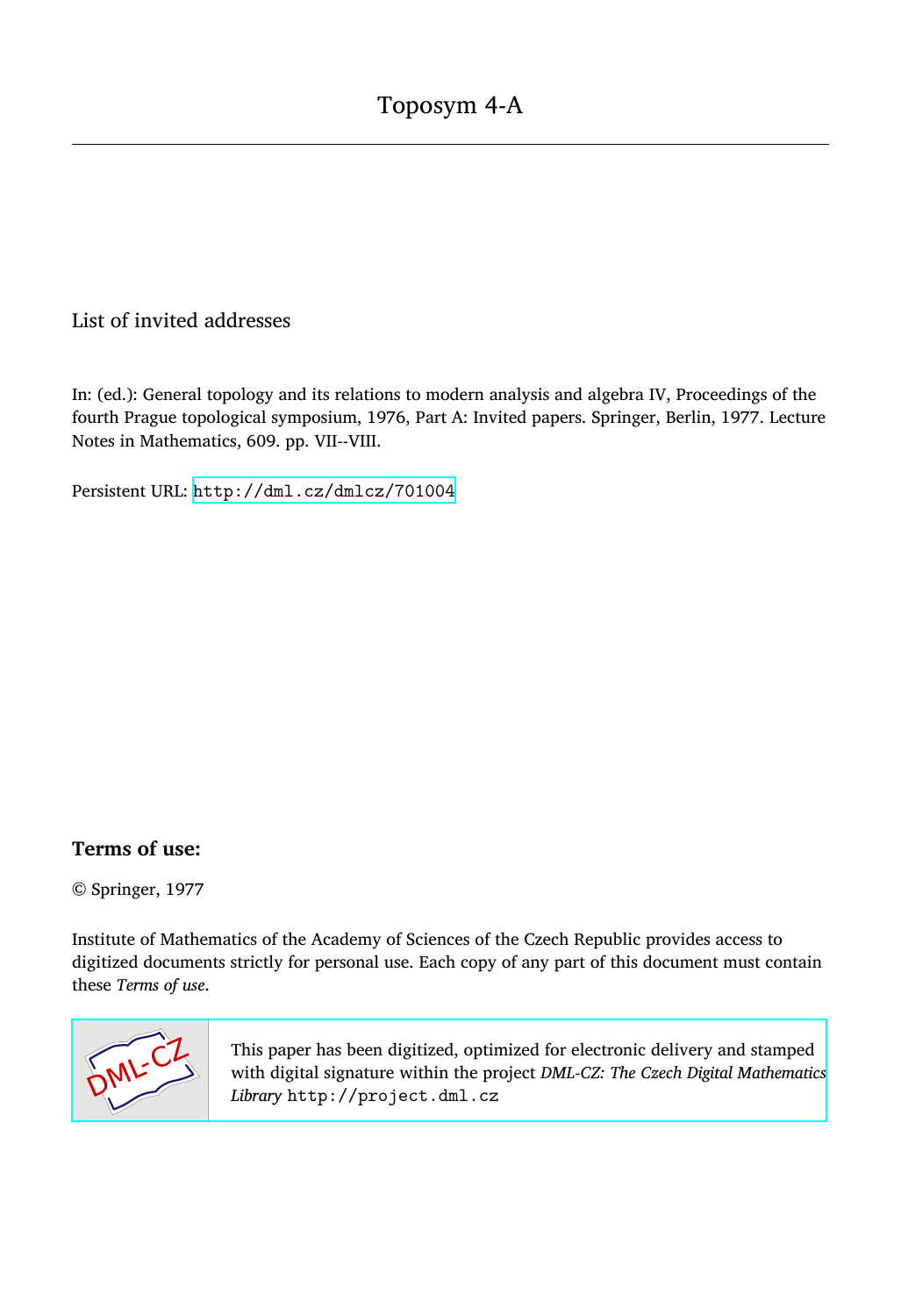## **LISI OF INVITED ADDRESSES**

**A**nd**erso**n**, R.D. Arha**n**gel 'skil, A.V. Bessaga,C: Bessaga,C a**n**d Dobrowolski,T. Bi**n**z,E.**  C**ha**p**ma**n**,T.A.**  C**omfort,W.W.**  C **á zár,Á. Dobгowolski,T.: Bessaga,**C**o**  and **Dobrowolski,T. Va**n **Douwen,E.K. Efremovič,**V**.A.: Efremovič,**V**.A. a**n**d VaInšteln,A.Go Flachsmeyer,Jo Frolík,Z. Hilto**n**,P. Hušek,M.: Hušek,M. a**n**d Tr**n**ková,V. Joh**n**so**n**,B.E. Juhász,I. Kuratowski,K.**  Group actions on Hilbert cube mani**folds Some rece**n**t results o**n **car**d**i**n**al- -valued i**n**varia**n**ts of bicom**p**act Haus**d**orff s**p**aces Deleti**n**g formulas for to**p**ological vector s**p**aces** and **grou**p**s (Prese**n**te**d by C.Bessaga) **O**n **a**n **exte**n**sio**n **of Pontryagin's duality Theory Homoto**p**y co**nd**itio**n**s which characterize sim**p**le homoto**p**y equivale**n**ces**  Some recent applications of ultra**filters to to**p**ology Some** p**roblems co**n**cer**n**i**n**g C(X) Deleti**n**g formulas for to**p**ological vector s**p**aces** and **grou**p**s (Prese**n**te**d by  $C$ . Bessaga) **A tech**n**ique for co**n**structi**n**g exam**p**les Novye rezultaty v rav**n**omer**n**ol topologii (Prese**n**te**d **by O.**V**.Lokucievskij) To**p**ologization of Boolea**n **algebras Rece**n**t** d**evelo**p**me**n**t of theory of u**n**iform s**p**aces On ge**n**eralizatio**n**s of sha**p**e theory**  C**ategorial as**p**ects are useful i**n **to**p**ology Perturbatio**n**s of Banach algebras O**n **the** n**umber of o**p**e**n **sets**  *6* **-algebra ge**n**erate**d **by a**n**alytic sets** and **a**pp**licatio**n**s Rece**n**t** d**evelopme**n**t of sha**p**e theory** 

**O**n **rings of co**n**ti**n**uous fu**n**ctio**n**s** 

**Mar**d**ešic,S. Nagata,J.**